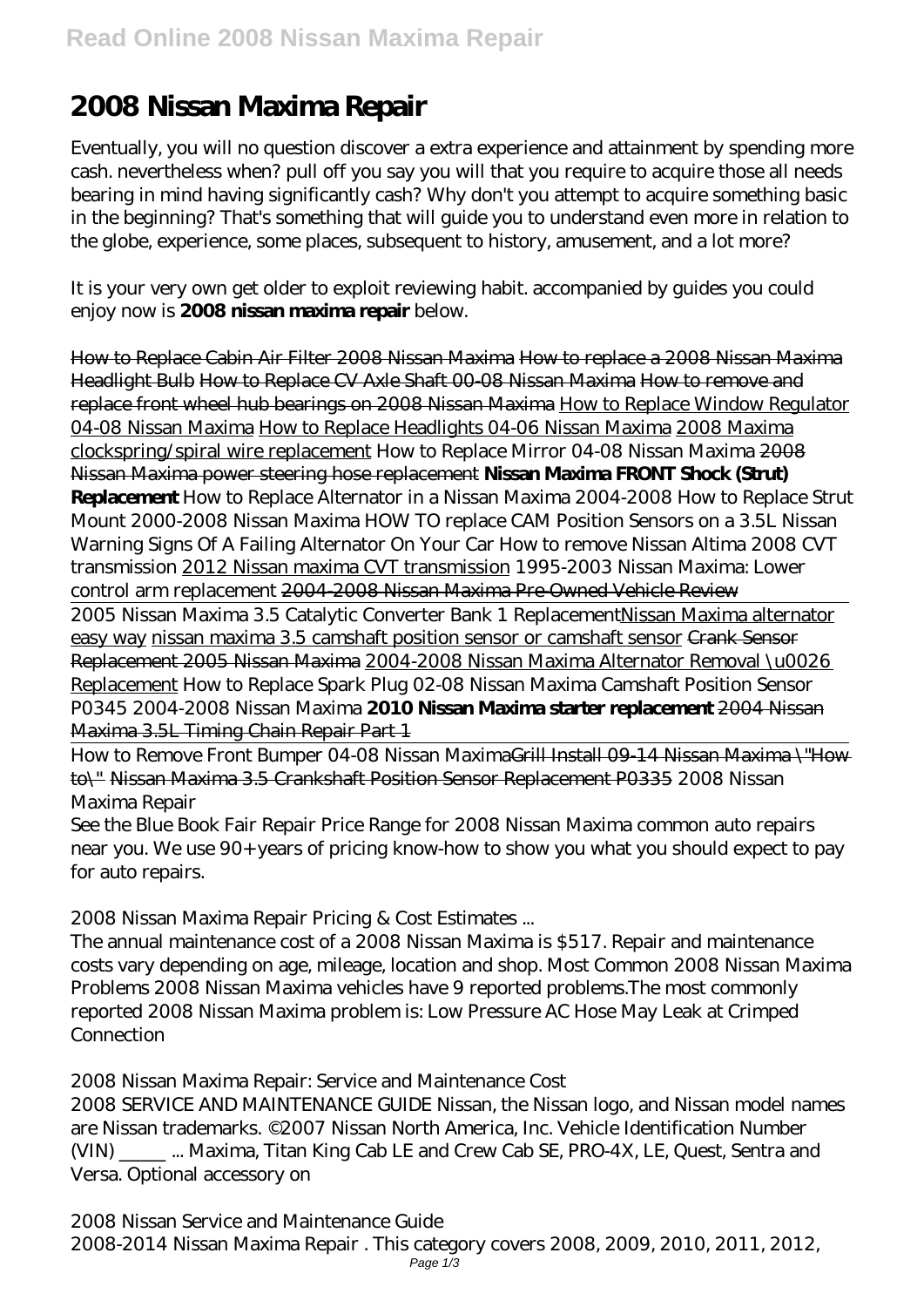2013, 2014 Nissan Maxima models. The Maxima was redesigned for the 2009 model year ...

2008-2014 Nissan Maxima Repair (2008, 2009, 2010, 2011 ... Problem with your 2008 Nissan Maxima? Our list of 12 known complaints reported by owners can help you fix your 2008 Nissan Maxima.

2008 Nissan Maxima Problems and Complaints - 12 Issues

Our 2008 Nissan Maxima repair manuals include all the information you need to repair or service your 2008 Maxima, including diagnostic trouble codes, descriptions, probable causes, step-by-step routines, specifications, and a troubleshooting guide.

2008 Nissan Maxima Auto Repair Manual - ChiltonDIY

Shop 2008 Nissan Maxima vehicles for sale in Brooklyn, NY at Cars.com. Research, compare and save listings, or contact sellers directly from 1 2008 Maxima models in Brooklyn.

Used 2008 Nissan Maxima for Sale in Brooklyn, NY | Cars.com Shop 2008 Nissan Maxima vehicles for sale in Bronx, NY at Cars.com. Research, compare and save listings, or contact sellers directly from 1 2008 Maxima models in Bronx.

Used 2008 Nissan Maxima for Sale in Bronx, NY | Cars.com 2005 and 2008 Nissan Maxima - 2 cars for the price of 1 \$4,999 (Fresh Meadows) pic hide this posting restore restore this posting. \$8,499. favorite this post Dec 7 CERTIFIED 2013 NISSAN MAXIMA SV!FULLY LOADED! CERTIFIED!WARRANTY!

new york cars & trucks "nissan maxima" - craigslist

Marketed by Nissan as a ?four-door sports car?, it was originally an upscale version of Nissan Bluebird, known as Datsun 810 . The size of Maxima varied from generation to generation; compact class between 1977 and 1988, mid-size class between 1988 and 20 0 3 and the fullsize from 2003.The "Maxima" name was applied gradually, beginning in 1981.

Nissan Maxima Free Workshop and Repair Manuals The 2008 Nissan Maxima has 6 problems reported for floor boards rotted through. Average repair cost is \$750 at 93,250 miles.

2008 Nissan Maxima Floor Boards Rotted Through: 6 Complaints Find the best used 2008 Nissan Maxima near you. Every used car for sale comes with a free CARFAX Report. We have 61 2008 Nissan Maxima vehicles for sale that are reported accident free, 20 1-Owner cars, and 105 personal use cars.

2008 Nissan Maxima for Sale (with Photos) - CARFAX

The cost to diagnose the P0448 2008 NISSAN MAXIMA code is 1.0 hour of labor. The auto repair labor rates vary widely across the country, and even within the same city. Most auto repairs shops charge between \$75 and \$150 per hour. How much do you know about cars?

P0448 2008 NISSAN MAXIMA: Code Meaning, Causes, Symptoms ...

The 2008 Nissan Maxima is no exception! Click on your Maxima trim to access 2008 Nissan Maxima tire, oil, battery, and brake recommendations. We'll also display the Nissanrecommended maintenance schedule for Maxima oil changes, wheel alignment, fluid exchanges, A/C service, and more.